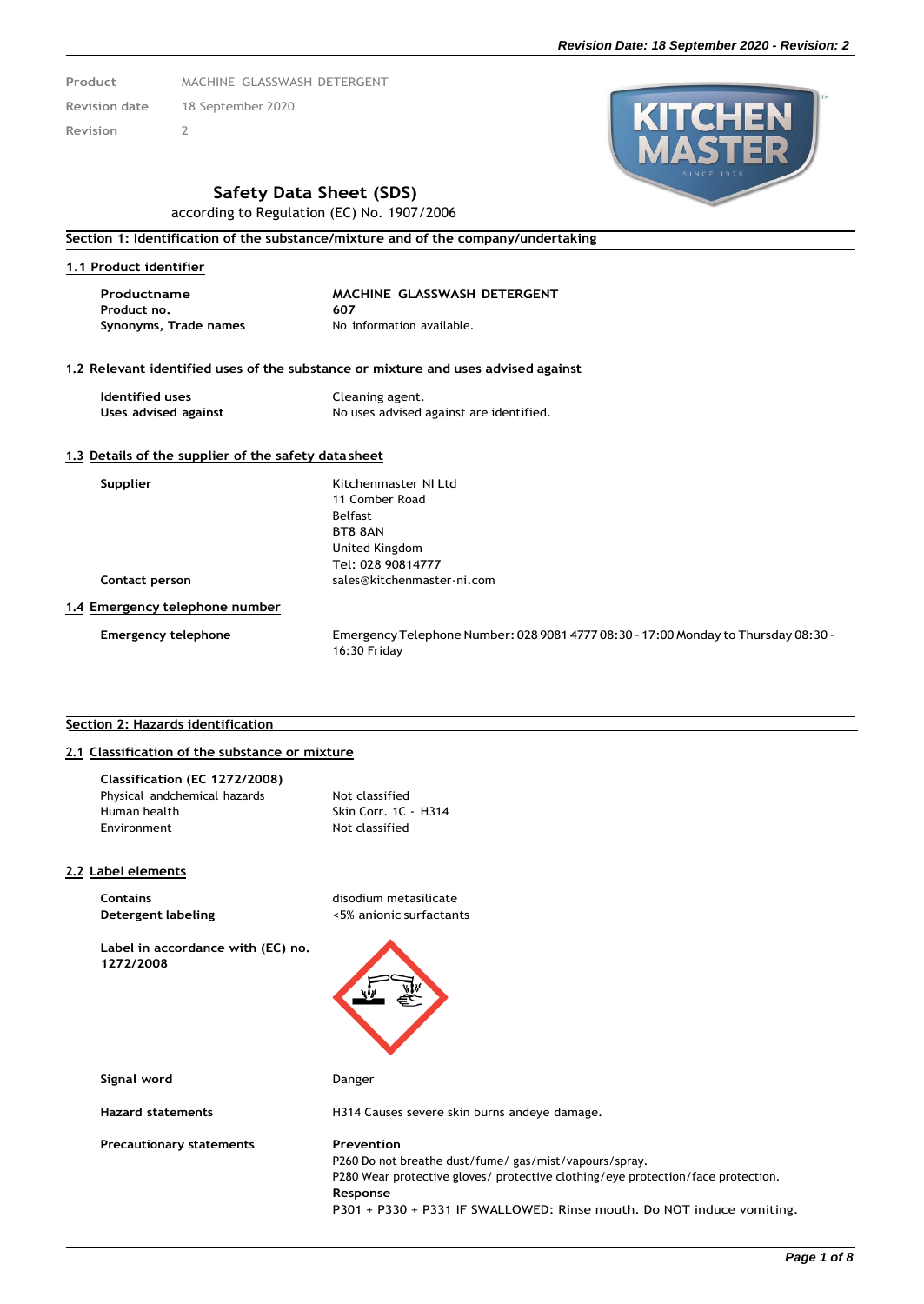P303 +P361 +P353 IFON SKIN (or hair): Remove/Take offimmediately all contaminated clothing. Rinse skin with water/ shower. P305 + P351 + P338 IF INEYES: Rinse cautiously with water for several minutes. Remove contact lenses, if present and easy to do. Continue rinsing.

P310 Immediately call a POISON CENTER or doctor/physician.

#### **2.3 Other hazards**

None known.

#### **Section 3: Composition/identification of ingredients**

#### **3.1 Substance**

Not applicable.

# **3.2 Mixtures**

| <b>Name</b>           | l Product identifier                      | Regulation (EC) No 1272/2008           | $\frac{9}{6}$ |
|-----------------------|-------------------------------------------|----------------------------------------|---------------|
| disodium metasilicate | l CAS-No.: 6834-92-0<br>EC No.: 229-912-9 | Skin Corr. 1B - H314. STOT SE 3 - H335 | $1 - 5%$      |

The full text for all hazard statements are displayed in section 16.

**Composition comments** The data shown are in accordance with the latest EC Directives.

# **Section 4: First aid measures**

#### **4.1 Description of first aid measures**

| <b>General information</b> | As a general rule, in case of doubt or if symptoms persist, always call a doctor. Seek medical<br>attention for all burns and eye injuries, regardless how minor they may seem. First aid<br>personnel must be aware of own risk during rescue. Provide general first aid, rest, warmth<br>and fresh air. |
|----------------------------|-----------------------------------------------------------------------------------------------------------------------------------------------------------------------------------------------------------------------------------------------------------------------------------------------------------|
| <b>Inhalation</b>          | Move the exposed person to fresh air at once. If breathing is difficult, oxygen should be<br>administered by qualified personnel. If not breathing, giveartificial respiration. Get prompt<br>medical attention.                                                                                          |
| Ingestion                  | Get medical attention immediately. Do not induce vomiting. Provided the patient is fully<br>conscious, rinse mouth with water and give plenty of water to drink. Never give anything by<br>mouth to an unconscious person. Artificial respiration and/or oxygen may be necessary.                         |
| Skin contact               | Take off contaminated clothing and shoes immediately. Promptly flush contaminated skin<br>with water. Continue to rinse for at least 15 minutes. Seek medical attention immediately.                                                                                                                      |
| Eye contact                | SPEED IS ESSENTIAL. Avoid contaminating unaffected eye. Wash thoroughly with soft,<br>clean water for 15 minutes holding the eyelids open. Remove contact lenses if present and<br>easy to do so. Get medical attention immediately.                                                                      |

# **4.2 Most important symptoms and effects, both acute and delayed**

| General information | The severity of the symptoms described will vary dependant of the concentration and the<br>length of exposure. |
|---------------------|----------------------------------------------------------------------------------------------------------------|
| <b>Inhalation</b>   | Irritating to respiratory system.                                                                              |
| Ingestion           | May cause chemical burns in mouth and throat. May cause severe internal injury.                                |
| Skin contact        | Corrosive. Causes severe skin burns.                                                                           |
| Eye contact         | Causes serious eye damage.                                                                                     |
|                     |                                                                                                                |

#### **4.3 Indication of any immediate medical attention and special treatment needed**

| Treat symptomatically. |
|------------------------|
|                        |

#### **Section 5: Fire-fighting measures**

# **5.1 Extinguishing media**

**Unsuitable extinguishing media** High volume water jet.

**Extinguishing media** Use extinguishing measures that are appropriate to local circumstances and the surrounding environment. Water spray. Water fog. Foam. Dry powder. Carbon dioxide. Dry chemical.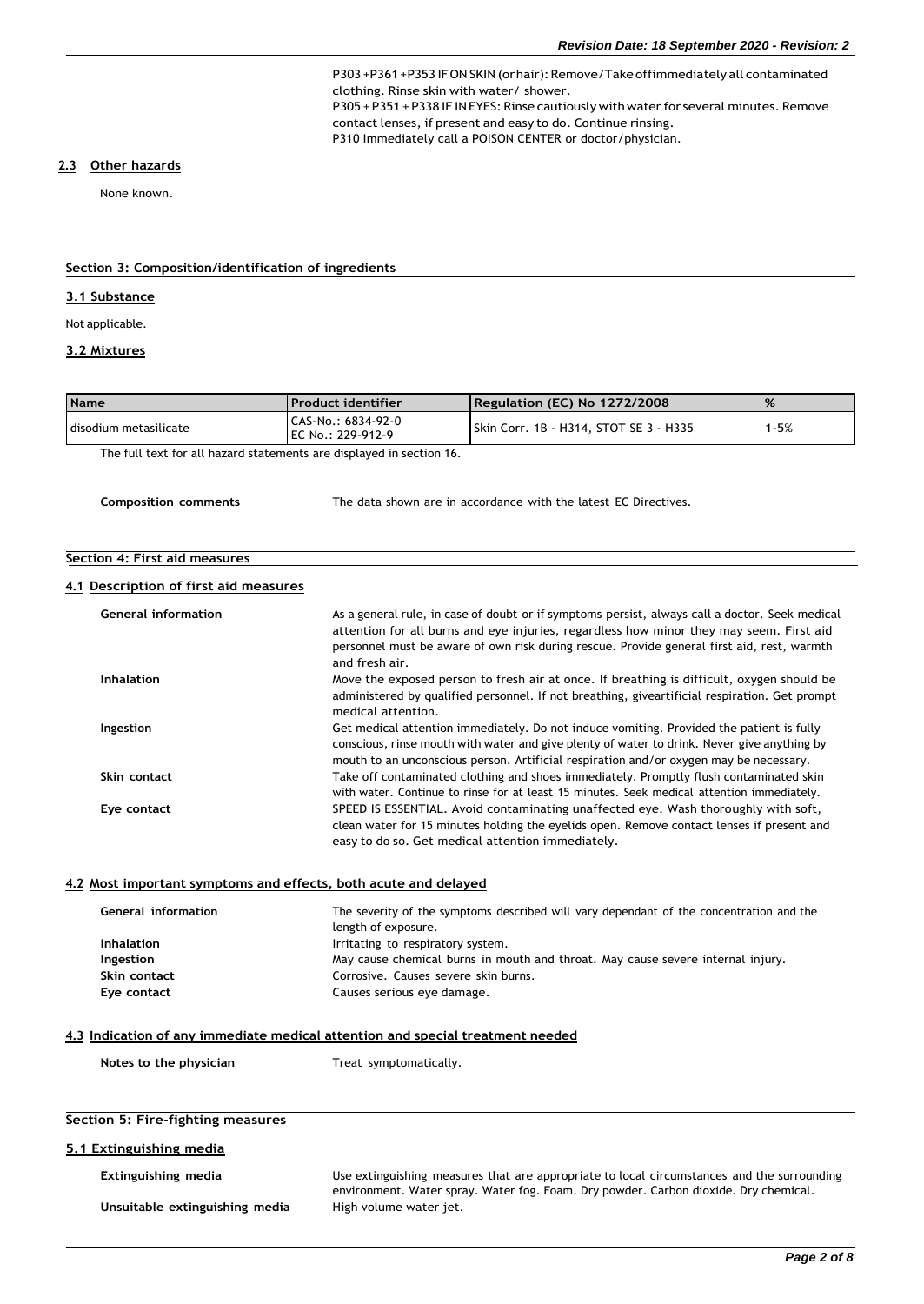# **5.2 Special hazards arising from the substance or mixture**

| Hazardous combustion products    | Thermal decomposition or combustion may liberate carbon oxides and other toxic or<br>irritating gases or vapours.                                                                                                                            |
|----------------------------------|----------------------------------------------------------------------------------------------------------------------------------------------------------------------------------------------------------------------------------------------|
| Unusual fire & explosion hazards | Irritating or corrosive vapors may be emitted during a fire. Do NOT breathe fumes. Contain<br>run-off. In contact with metals generates hydrogen gas, which together with air can form<br>explosive mixtures.                                |
| Specific hazards                 | During fire, gases hazardous to health may be formed. In the event of damage to packaging,<br>floors may become slippery, avoid falls.                                                                                                       |
| Advice for firefighters          |                                                                                                                                                                                                                                              |
| Special fire fighting procedures | If possible, fight fire from protected position. Ventilate closed spaces before entering them.<br>Keep up-wind to avoid fumes. Containers close to fire should be removed immediately or<br>cooled with water. Avoid breathing fire vapours. |
|                                  | Protective equipment for firefighters Fire-fighters should wear appropriate protective equipment and self-contained breathing                                                                                                                |

| quipment for in enginers i lic-lightcls should wear appropriate protective equipment and seti-contained breatmin |
|------------------------------------------------------------------------------------------------------------------|
| apparatus (SCBA) with a full face-piece operated in positive pressure mode. Personal                             |
| protective equipment conforming to European standard EN 469 will provide a basic level of                        |
| protection for chemical incidents.                                                                               |

# **Section 6: Accidental release measures**

 $5.3$ 

| 6.1 Personal precautions, protective equipment and emergency procedures |                                                                                                                                                                                                                                                                                                                                                                                                                                                                                                                                                                          |
|-------------------------------------------------------------------------|--------------------------------------------------------------------------------------------------------------------------------------------------------------------------------------------------------------------------------------------------------------------------------------------------------------------------------------------------------------------------------------------------------------------------------------------------------------------------------------------------------------------------------------------------------------------------|
| For non-emergency personnel<br>For emergency responders                 | Do not mix with other chemicals. Wear protective clothing as described in Section 8 of this<br>safety data sheet. Avoid inhalation of vapours and contact with skin and eyes. Provide<br>adequate ventilation. In case of inadequate ventilation, use respiratory protection. Eliminate<br>all sources of ignition.<br>Follow safe handling advice and personal protective equipment recommendations for normal<br>use of product.                                                                                                                                       |
| 6.2 Environmental precautions                                           |                                                                                                                                                                                                                                                                                                                                                                                                                                                                                                                                                                          |
| <b>Environmental precautions</b>                                        | Avoid discharge into drains, water courses or onto the ground. Spillages or uncontrolled<br>discharges into watercourses must be IMMEDIATELY alerted to the Environmental<br>Protection Agency or local authority.                                                                                                                                                                                                                                                                                                                                                       |
| 6.3 Methods and material for containment and cleaning up                |                                                                                                                                                                                                                                                                                                                                                                                                                                                                                                                                                                          |
| Spill clean up methods                                                  | Ventilate and evacuate the area. Eliminate all ignition sources. Wear necessary protective<br>equipment DO NOT touch spilled material! Stop leak if possible without risk. Use non -<br>metallic tools/containers for clean up. In case of spills, beware of slippery floors and<br>surfaces.<br>Absorb spillage with inert, damp, non-combustible material or use a liquid binding material.<br>Place waste material into suitable labelled sealed containers for disposal. Remove waste<br>promptly to a safe area. Flush with plenty of water to clean spillage area. |
| 6.4 Reference to other sections                                         |                                                                                                                                                                                                                                                                                                                                                                                                                                                                                                                                                                          |
| Reference to other sections                                             | See section 1 for emergency contact. For personal protection, see section 8. For waste<br>disposal, see section 13.                                                                                                                                                                                                                                                                                                                                                                                                                                                      |
| Section 7: Handling and storage                                         |                                                                                                                                                                                                                                                                                                                                                                                                                                                                                                                                                                          |

#### **7.1 Precautions for safe handling**

**Handling** Read and follow manufacturer's recommendations. Use personal protective equipment, see Section 8. Avoid contact with skin and eyes. Do not handle broken packages without protective equipment. Ensure adequate ventilation. If necessary, use local exhaust ventilation. Do not use contact lenses. Use only equipment and materials which are compatible with the product. Always wash hands after handling.

#### **7.2 Conditions for safe storage, including any incompatibilities**

| Storage precautions | Keep locked up and out of reach of children. Store in tightly closed original container in a                |
|---------------------|-------------------------------------------------------------------------------------------------------------|
| Storage class       | cool, dry and well-ventilated place. Keep away from oxidizing agents and strong acids.<br>Corrosive storage |

۰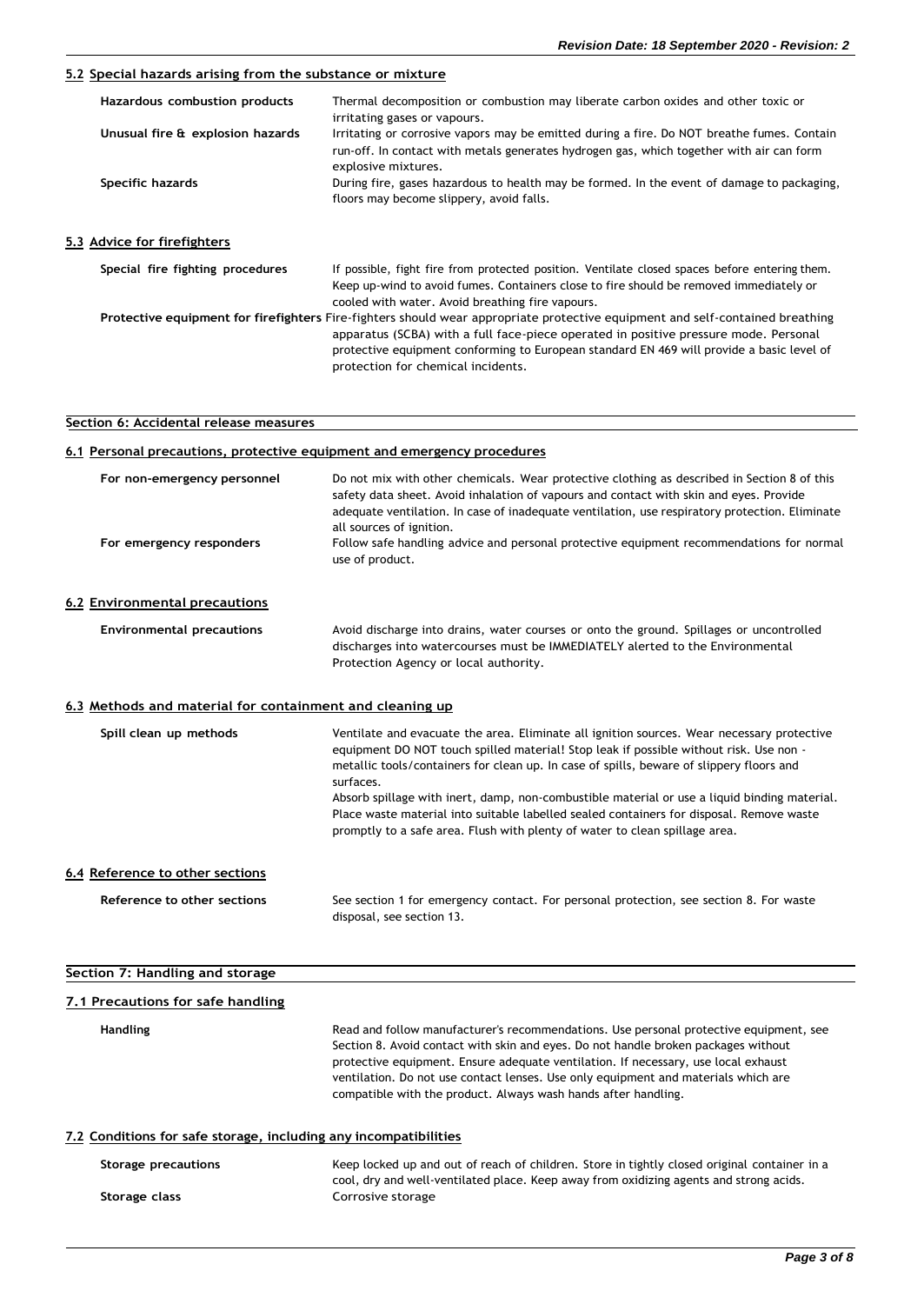# **7.3 Specific end use(s)**

**Specific end use(s)** The identified uses for this product are detailed in Section 1.2. **Usage description** Use only according todirections.

# **Section 8: Exposure controls/Personal protection**

#### **8.1 Control parameters**

**Ingredient comments** WEL - Workplace Exposure Limits - EH40/2005 Workplace exposure limits. Ireland, Occupational Exposure Limits 2020. No exposure limits noted for ingredient(s).

# **8.2 Exposure Controls**

| Protective equipment        |                                                                                                                                                                                                                                                                                                                                                                                 |
|-----------------------------|---------------------------------------------------------------------------------------------------------------------------------------------------------------------------------------------------------------------------------------------------------------------------------------------------------------------------------------------------------------------------------|
|                             |                                                                                                                                                                                                                                                                                                                                                                                 |
| <b>Engineering measures</b> | Provide adequate ventilation, including appropriate local extraction, to ensure that the<br>defined occupational exposure limit is not exceeded.                                                                                                                                                                                                                                |
| Respiratory equipment       | When workers are facing concentrations above the exposure limit they must use appropriate<br>certified respirators. Use respirators and components tested and approved under<br>appropriate government standards such as CEN (EU). If the respirator is the sole means of<br>protection, use a full-face supplied air respirator.                                               |
| <b>Hand protection</b>      | Self-contained breathing apparatus (EN 133). Consult manufacturer for specific advice. Use<br>respiratory protection as specified by an industrial hygienist or other qualified professional.<br>Where hand contact with the product may occur the use of gloves approved to relevant<br>standards (e.g. Europe: EN374) is recommended. (EU Directive 89/686/EEC). Selection of |
|                             | the glove material depends on consideration of the penetration times, rates of diffusion and<br>degradation, and concentration specific to the workplace. Gloves must be inspected prior to<br>use.                                                                                                                                                                             |
|                             | Suggested material: Butyl-rubber. Minimum layer thickness: 0.11 mm. Break through time:<br>480 min. Gloves must be inspected prior to use. Consult manufacturer for specific advice on<br>material. Use proper glove removal technique (without touching glove's outer surface) to<br>avoid skin contact with this product.                                                     |
| Eye protection              | Wear safety goggles or face shield to prevent any possibility of eye contact. Use equipment<br>for eye protection tested and approved under appropriate government standards such as EN<br>$166$ (EU).                                                                                                                                                                          |
| Other protection            | Wear appropriate clothing to prevent any possibility of skin contact. The selected clothing<br>must satisfy the European norm standard EN 943. Protective clothing should be selected<br>based on the task being performed and the risks involved and should be approved by a                                                                                                   |
| Hygiene measures            | specialist before handling this product.<br>DO NOT SMOKE IN WORK AREA! Wash hands after handling. Wash promptly if skin<br>becomes wet or contaminated. Promptly remove any clothing that becomes contaminated.<br>When using do not eat, drink or smoke.                                                                                                                       |
| <b>Process conditions</b>   | Keep container tightly sealed when not in use. Ensure that eye flushing systems and safety<br>showers are located close by in the work place.                                                                                                                                                                                                                                   |

# **Section 9: Physical and chemical properties**

# **9.1 Information on basic physical and chemical properties**

| Appearance<br>Colour<br>Odour | Clear liquid.<br>Colourless - Pale Straw.<br>Characteristic. Slight odour. |
|-------------------------------|----------------------------------------------------------------------------|
| Odour threshold - lower       | No information available as testing has not been completed.                |
| Odour threshold - upper       | No information available as testing has not been completed.                |
| pH-Value, Conc. Solution      | $13 - 14$                                                                  |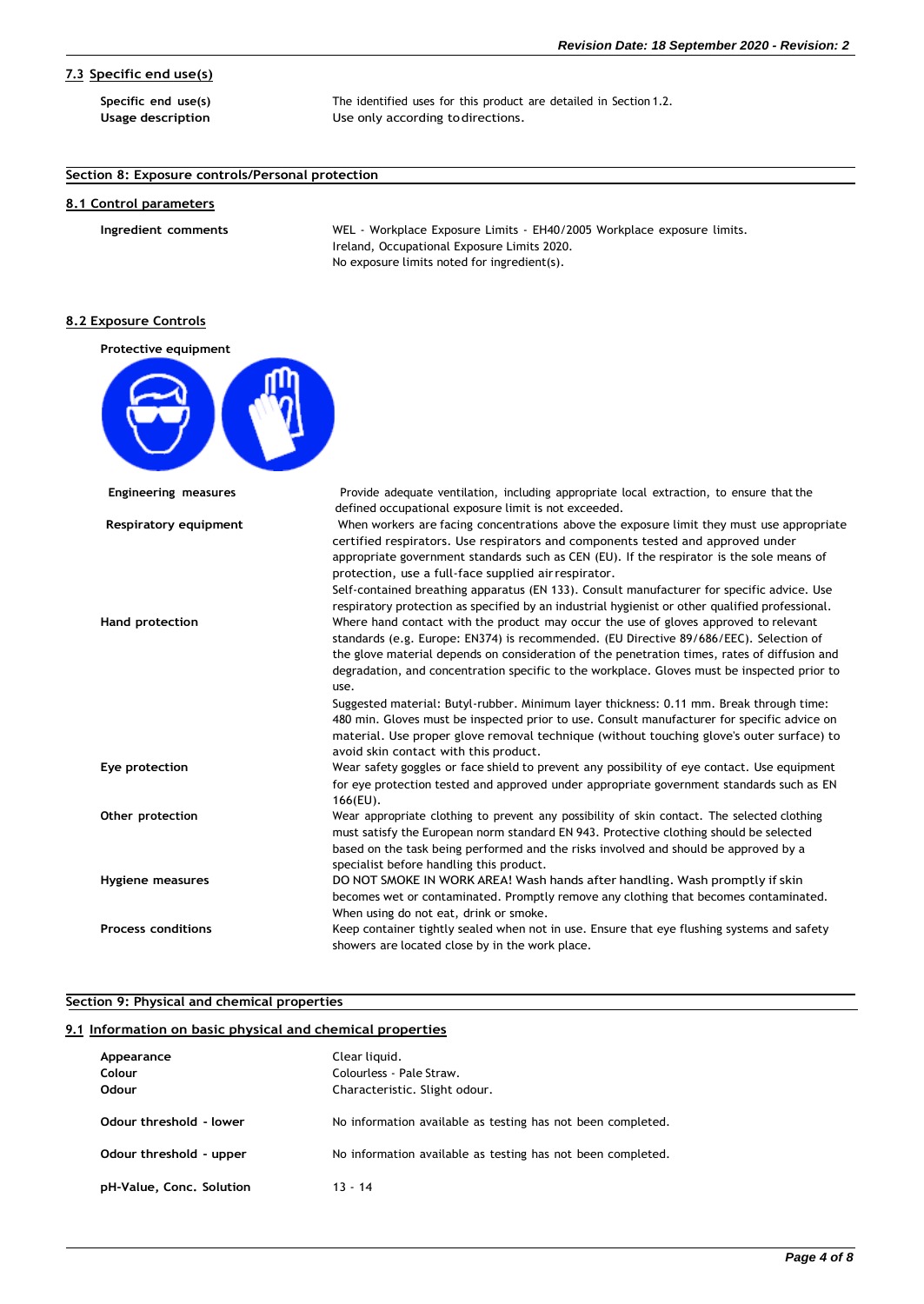| pH-Value, Diluted solution                 | Not applicable as the product is a concentrated solution.             |
|--------------------------------------------|-----------------------------------------------------------------------|
| Melting point                              | No information available as testing has not been completed.           |
| Initial boiling point and boiling<br>range | No information available as testing has not been completed.           |
| Flash point                                | Not applicable as the product is not flammable.                       |
| <b>Evaporation rate</b>                    | No information available as testing has not been completed.           |
| <b>Flammability state</b>                  | Not applicable as the product is not flammable.                       |
| Flammability limit - lower(%)              | Not applicable as the product is not flammable.                       |
| Flammability limit - upper(%)              | Not applicable as the product is not flammable.                       |
| Vapour pressure                            | No information available as testing has not been completed.           |
| Vapour density (air=1)                     | No information available as testing has not been completed.           |
| Relative density                           | 1.10 - 1.20 kg/l (at $20^{\circ}$ C)                                  |
| <b>Bulk density</b>                        | Not applicable as the product is a liquid.                            |
| Solubility                                 | Soluble in water.                                                     |
| Decomposition temperature                  | No information available as testing has not been completed.           |
| Partition coefficient; n-<br>Octanol/Water | No information available as testing has not been completed.           |
| Auto ignition temperature (°C)             | Not applicable as the product is not flammable.                       |
| <b>Viscosity</b>                           | No information available as testing has not been completed.           |
| <b>Explosive properties</b>                | Not classified as explosive.                                          |
| <b>Oxidising properties</b>                | The product does not meet the criteria to be classified as oxidising. |
| 9.2 Other information                      |                                                                       |
| Molecular weight                           | Not applicable as the product is a mixture.                           |
| Volatile organic compound                  | No information available as testing has not been completed.           |
| Other information                          | None noted.                                                           |

| Section 10: Stability and reactivity    |                                                                                                              |  |
|-----------------------------------------|--------------------------------------------------------------------------------------------------------------|--|
| 10.1 Reactivity<br>Reactivity           | Corrosive to metals. Reaction with acids. Reaction with Oxidisers.                                           |  |
|                                         |                                                                                                              |  |
| 10.2 Chemical stability                 |                                                                                                              |  |
| <b>Stability</b>                        | Stable under normal temperature conditions andrecommended use.                                               |  |
|                                         |                                                                                                              |  |
| 10.3 Possibility of hazardous reactions |                                                                                                              |  |
| <b>Hazardous reactions</b>              | Reacts with acids. Attacks metals liberating flammable hydrogen gas. Avoid contact with<br>strong oxidizers. |  |
| Hazardous polymerisation                | Unknown.                                                                                                     |  |
| Polymerisation description              | Not applicable.                                                                                              |  |
|                                         |                                                                                                              |  |
| 10.4 Conditions to Avoid                |                                                                                                              |  |
| Conditions to avoid                     | Heat, sparks, open flames, temperature extremes and direct sunlight. Avoid freezing.                         |  |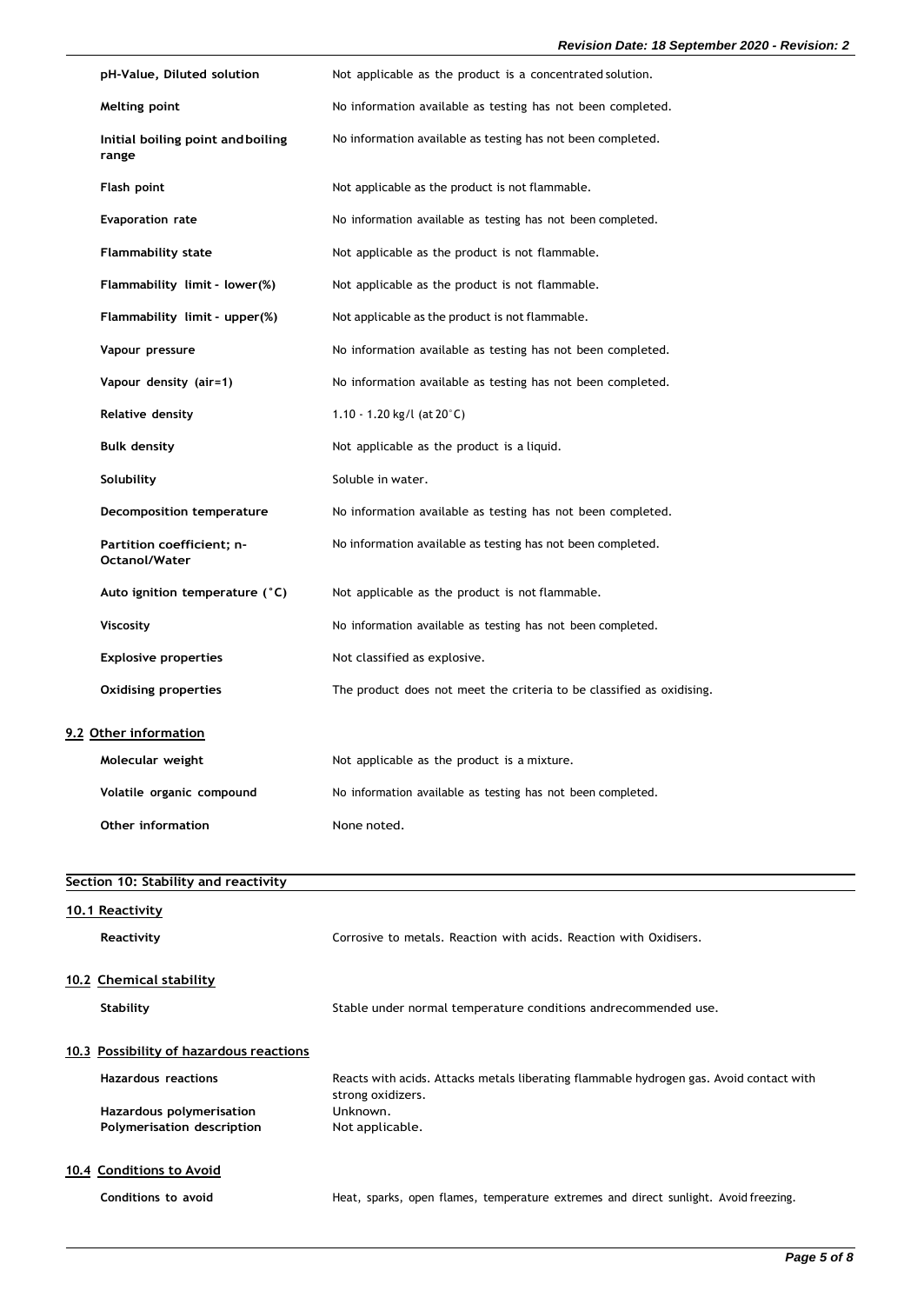# **10.5 Incompatible materials**

Materials to avoid<br> **Materials** to avoid<br>
Avoid contact with metals.

# **10.6 Hazardous decomposition products**

**Hazardous decomposition products** Thermal decomposition or combustion may liberate carbon oxides and other toxic gases or vapours.

| Section 11: Toxicological information<br>11.1 Information on toxicological effects |                                                                                                                                                                                   |  |
|------------------------------------------------------------------------------------|-----------------------------------------------------------------------------------------------------------------------------------------------------------------------------------|--|
|                                                                                    |                                                                                                                                                                                   |  |
| Acute toxicity (Oral LD50)                                                         | No information available as testing has not been completed.                                                                                                                       |  |
| Acute toxicity (Dermal LD50)                                                       | No information available as testing has not been completed.                                                                                                                       |  |
|                                                                                    | Acute toxicity (Inhalation LD50) No information available as testing has not beencompleted.                                                                                       |  |
| Serious eye damage/irritation                                                      | Causes severe eye damage.                                                                                                                                                         |  |
| Skin corrosion/irritation                                                          | The product is classified as a skin corrosion/irritation hazard.                                                                                                                  |  |
| Respiratory sensitisation                                                          | The product is not classified as a respiratory hazard.                                                                                                                            |  |
| Skin sensitisation                                                                 | The product is not classified as a skin sensitisation hazard.                                                                                                                     |  |
| Germ cell mutagenicity                                                             | The product is not classified as a mutagen.                                                                                                                                       |  |
| Carcinogenicity                                                                    | The product is not classified as acarcinogen hazard.                                                                                                                              |  |
| Specific target organ toxicity - Single exposure:                                  |                                                                                                                                                                                   |  |
| STOT - Single exposure                                                             | The product is not classified as a single exposure specific target organ toxin.                                                                                                   |  |
| Specific target organ toxicity - Repeated exposure:                                |                                                                                                                                                                                   |  |
| STOT - Repeated exposure                                                           | The product is not classified as a repeat exposure specific target organ toxin.                                                                                                   |  |
| <b>Inhalation</b>                                                                  | Irritating to respiratory system.                                                                                                                                                 |  |
| Ingestion                                                                          | May cause chemical burns in mouth and throat. May cause severe internal injury.                                                                                                   |  |
| Skin contact                                                                       | Corrosive. Causes severe skin burns.                                                                                                                                              |  |
| Eye contact                                                                        | Causes serious eye damage.                                                                                                                                                        |  |
| Waste management                                                                   | Dispose of in accordance with local and national regulations. When handling waste,<br>consideration should be made to the safety precautions applying to handling of the product. |  |
| Routes of entry                                                                    | Eyes, skin, ingestion or inhalation.                                                                                                                                              |  |
| Target organs                                                                      | Eyes, skin, digestive system, respiratory system.                                                                                                                                 |  |
| <b>Aspiration hazards:</b>                                                         | The product is not classified as an aspiration hazard.                                                                                                                            |  |
| Reproductive toxicity:                                                             | The product is not classified as a reproductive hazard.                                                                                                                           |  |

# **Section 12: Ecological information**

# **12.1 Toxicity**

| Acute toxicity - Fish             | No information available as testing has not been completed.                                                   |
|-----------------------------------|---------------------------------------------------------------------------------------------------------------|
|                                   | Acute toxicity - Aquatic invertebrates No information available as testing has not been completed.            |
| Acute toxicity - Aquatic plants   | No information available as testing has not been completed.                                                   |
|                                   | Acute toxicity - Microorganisms No information available as testing has not been completed.                   |
| Chronic toxicity - Fish           | Noinformation available as testing has not been completed.                                                    |
| Chronic toxicity - Aquatic        | No information available as testing has not been completed.                                                   |
| invertebrates                     |                                                                                                               |
| Chronic toxicity - Aquatic plants | Noinformation available as testing has not been completed.                                                    |
| Chronic toxicity - Microorganisms | Noinformation available as testing has not been completed.                                                    |
| Ecotoxicity                       | The product is not classified as environmentally hazardous. However, this does not exclude                    |
|                                   | the possibility that large or frequent spills can have a harmful or damaging effect on the<br>environment.    |
| Eco toxilogical information       | No ecological toxicity available on the overall finished product.                                             |
|                                   | The product may affect the acidity (pH-factor) in water with risk of harmful effects to aquatic<br>organisms. |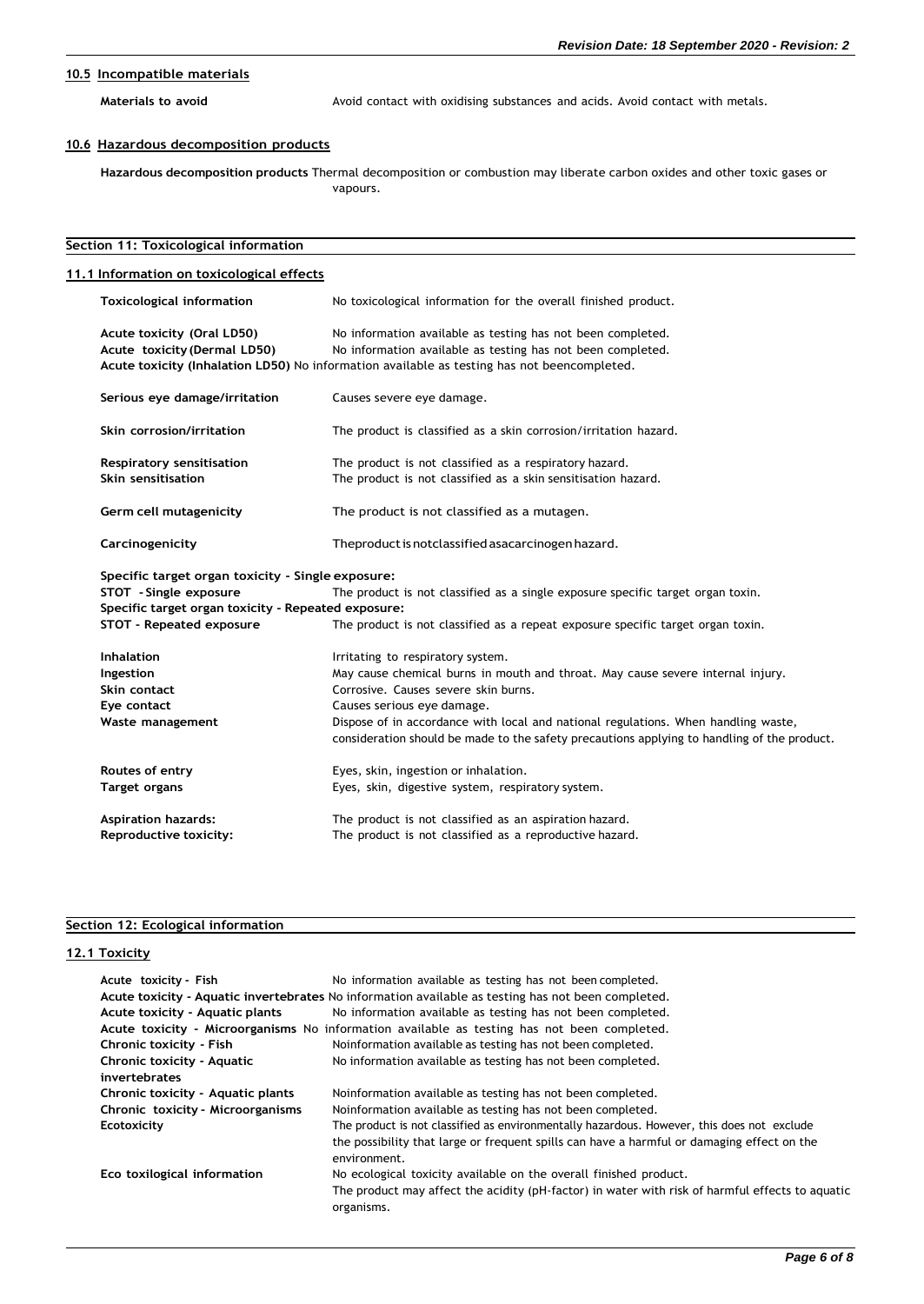| 12.2 Persistence and degradability                                                                              |                                                                                                                                                                                     |
|-----------------------------------------------------------------------------------------------------------------|-------------------------------------------------------------------------------------------------------------------------------------------------------------------------------------|
| Degradability<br>Biological oxygen demand<br>Chemical oxygen demand                                             | The degradability of the product has not been stated.<br>No information available as testing has not been completed.<br>No information available as testing has not been completed. |
| 12.3 Bioaccumulative potential                                                                                  |                                                                                                                                                                                     |
| Bioaccumulative potential<br><b>Bioaccumulation factor</b><br>Partition coefficient; n-<br><b>Octanol/Water</b> | No data available on bioaccumulation.<br>No information available as testing has not been completed.<br>No information available as testing has not been completed.                 |
| 12.4 Mobility in soil                                                                                           |                                                                                                                                                                                     |
| Mobility                                                                                                        | Soluble in water.                                                                                                                                                                   |
| 12.5 Results of PBT and vPvB assessment                                                                         |                                                                                                                                                                                     |
|                                                                                                                 | Results of PBT and vPvB assessment The product does not contain any PBT or vPvB Substances.                                                                                         |
| 12.6 Other adverse effects                                                                                      |                                                                                                                                                                                     |
| Other adverse effects                                                                                           | None known.                                                                                                                                                                         |
|                                                                                                                 |                                                                                                                                                                                     |
| Section 13: Disposal considerations                                                                             |                                                                                                                                                                                     |
| Waste management                                                                                                | Dispose of in accordance with local and national regulations. When handling waste,<br>consideration should be made to the safety precautions applying to handling of the product.   |
| 13.1 Waste treatment methods                                                                                    |                                                                                                                                                                                     |
| Disposal methods                                                                                                | Dispose in a safe manner in accordance with local/national regulations. For waste disposal,<br>use a licensed industrial waste disposal agent.                                      |
| Section 14: Transport information                                                                               |                                                                                                                                                                                     |
| 14.1 UN number                                                                                                  |                                                                                                                                                                                     |
| UN no. (ADR)<br>UN no. (IMDG)<br>UN no. (IATA)                                                                  | <b>UN1760</b><br><b>UN1760</b><br><b>UN1760</b>                                                                                                                                     |
| 14.2 UN proper shipping name                                                                                    |                                                                                                                                                                                     |
| ADR proper shipping name<br>IMDG proper shipping name<br>IATA proper shipping name                              | CORROSIVE LIQUID, N.O.S. (disodium metasilicate)<br>CORROSIVE LIQUID, N.O.S. (disodium metasilicate)<br>CORROSIVE LIQUID N.O.S. (disodium metasilicate)                             |
| 14.3 Transport hazard class(es)                                                                                 |                                                                                                                                                                                     |
| <b>ADR</b> class<br><b>IMDG class</b><br><b>IATA class</b>                                                      | 8<br>8<br>8                                                                                                                                                                         |
| <b>Transport labels</b>                                                                                         |                                                                                                                                                                                     |
|                                                                                                                 |                                                                                                                                                                                     |
| 14.4 Packing group                                                                                              |                                                                                                                                                                                     |
| ADR/RID/ADN packing group                                                                                       | Ш                                                                                                                                                                                   |